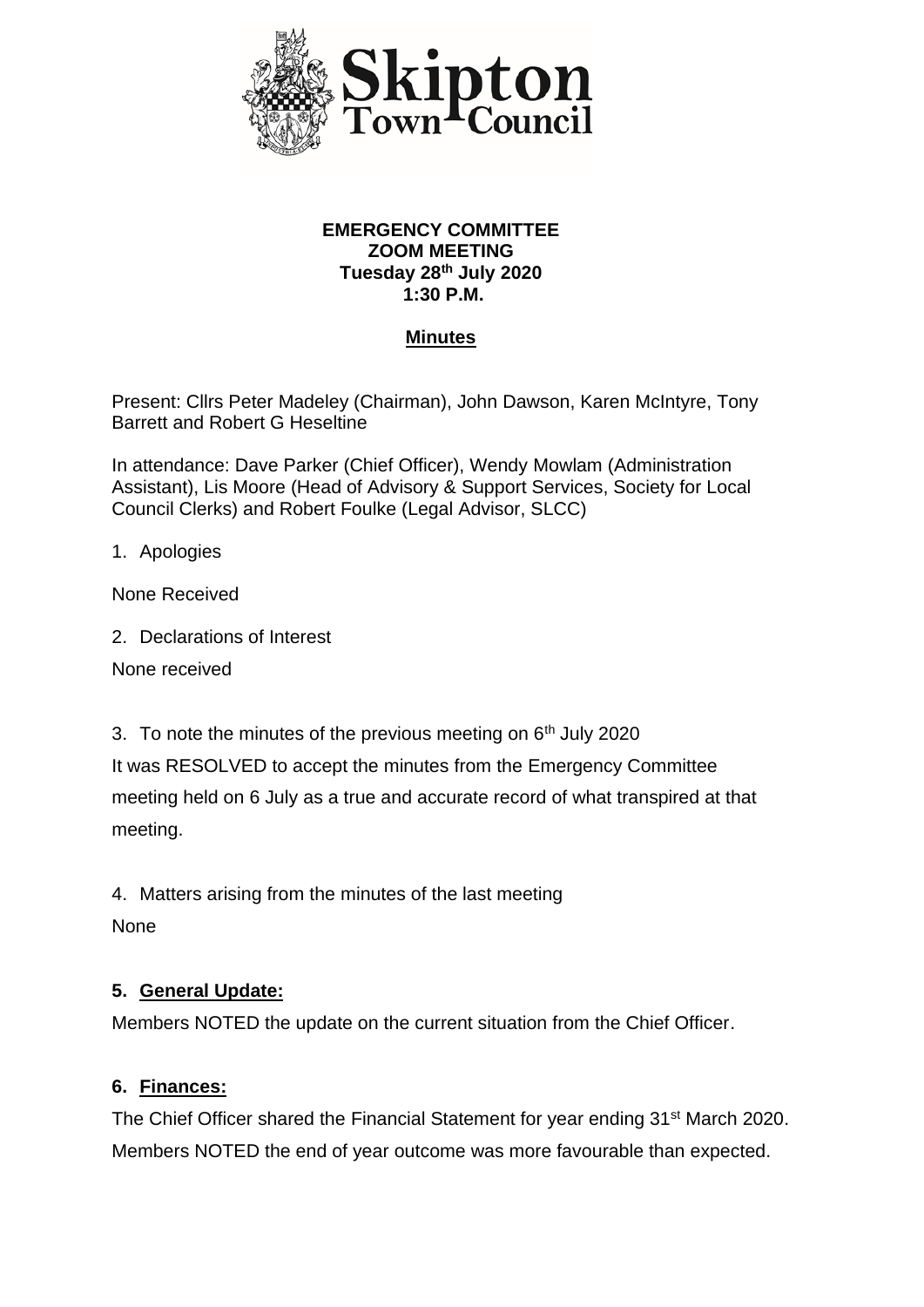The Chief Officer shared the revised budget position. The impact of COVID 19 and the Investigation showed a potential predicted over spend of circa £45k.

The Internal Audit & AGAR submission is on target, and will go to Full Council on the 13<sup>th</sup> August.

## **7. Skipton Market:**

Members NOTED the update from the Chief Officer. Members AGREED to approve the extension of the current road closure to the 31<sup>st</sup> October, and confirmed the continued use of Casual Staff to supplement the Councils own staff.

Members AGREED that the purchase of the land outside of 'Trespass' should be investigated further, and that an investment of up to £10,000 may be appropriate if further investigation is done on the valuation of the land.

Members NOTED that the Council has been asked to do a presentation on the reopening of Skipton Market at the NABMA Online Event on the 9<sup>th</sup> September.

## **8. Coach Street Toilets:**

Members NOTED the current Financial Position in relation to the toilets. In the short term it was AGREED that the toilets are opened on Sundays and the August Bank Holiday Monday.

## **9. Street Lighting:**

Following discussion Members AGREED not to go ahead with the work due to the increased cost. Estate Manager to notify NYCC Lighting Team and the Members of the Public who wanted the work done.